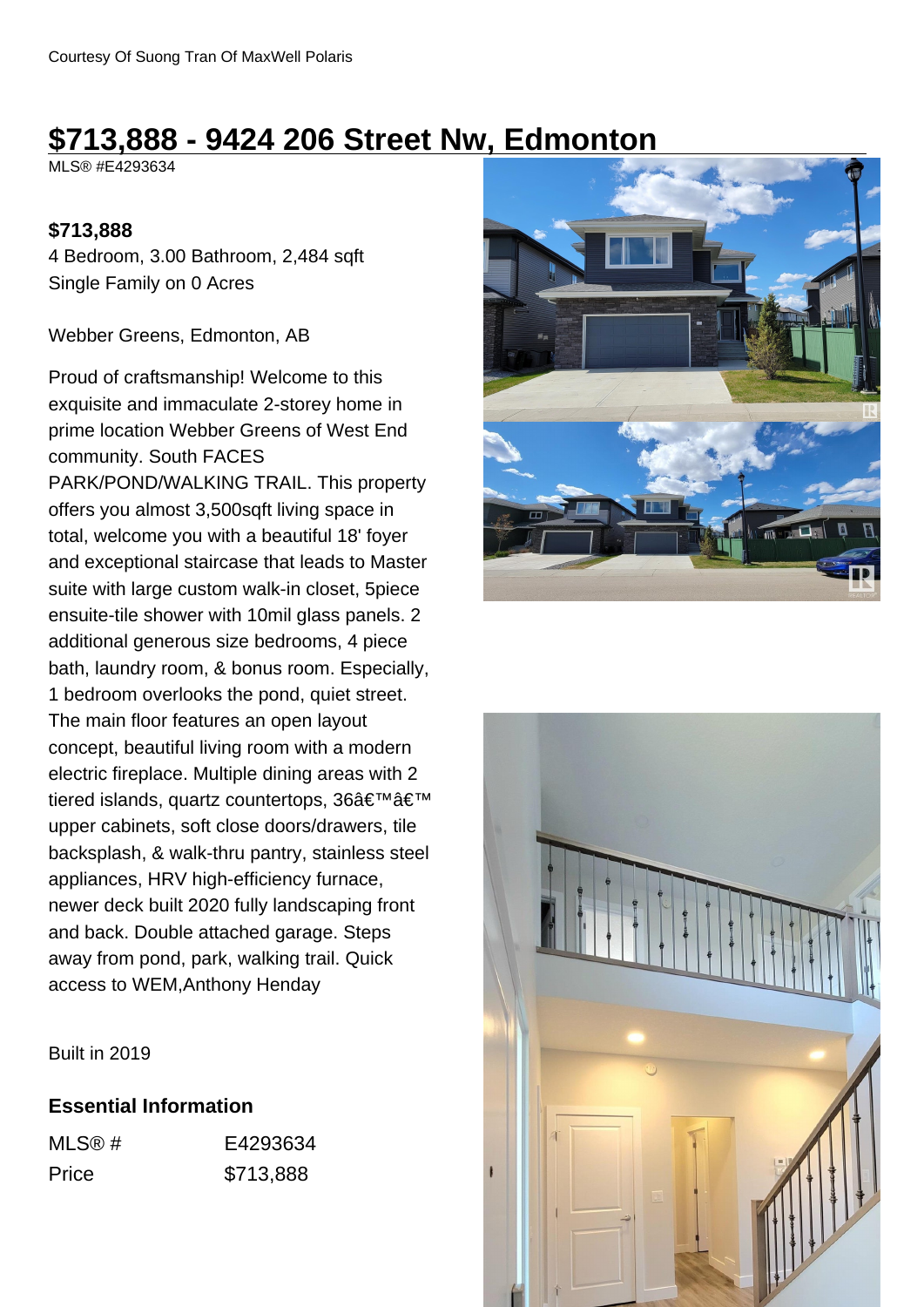| <b>Bedrooms</b>   | 4                                         |
|-------------------|-------------------------------------------|
| <b>Bathrooms</b>  | 3.00                                      |
| <b>Full Baths</b> | 2                                         |
| <b>Half Baths</b> | 1                                         |
| Square Footage    | 2,484                                     |
| Acres             | 0.11                                      |
| <b>Year Built</b> | 2019                                      |
| <b>Type</b>       | <b>Single Family</b>                      |
| Sub-Type          | <b>Residential Detached Single Family</b> |
| <b>Style</b>      | 2 Storey                                  |
|                   |                                           |

# **Community Information**

| Address            | 9424 206 Street Nw |
|--------------------|--------------------|
| Area               | Edmonton           |
| Subdivision        | Webber Greens      |
| City               | Edmonton           |
| County             | <b>ALBERTA</b>     |
| Province           | AΒ                 |
| <b>Postal Code</b> | T5T 4P1            |

## **Amenities**

| <b>Features</b>       | No Smoking Home, See Remarks, Ceiling 9 ft., Closet Organizers, Deck, |
|-----------------------|-----------------------------------------------------------------------|
|                       | Exercise Room, No Animal Home, Parking-Extra                          |
| <b>Parking Spaces</b> | 4                                                                     |
| Parking               | Double Garage Attached, On Street                                     |
| # of Garages          |                                                                       |
| Is Waterfront         | Yes                                                                   |

## **Interior**

| Interior                      | Carpet, Laminate Flooring, Ceramic Tile                                                                      |                      |  |  |  |  |
|-------------------------------|--------------------------------------------------------------------------------------------------------------|----------------------|--|--|--|--|
| <b>Interior Features</b>      | Dishwasher-Built-In, Dryer, Hood Fan, Refrigerator, Stove-Electric,<br>Washer, Garage Control, Garage Opener |                      |  |  |  |  |
| Heating                       | Forced Air-1                                                                                                 |                      |  |  |  |  |
| <b>Bedrooms on Main Level</b> |                                                                                                              | N                    |  |  |  |  |
| Has Basement                  |                                                                                                              | <b>Yes</b>           |  |  |  |  |
| <b>Basement</b>               |                                                                                                              | Full, Unfinished     |  |  |  |  |
| Fireplace                     |                                                                                                              | <b>Yes</b>           |  |  |  |  |
| <b>Fireplaces</b>             |                                                                                                              | Electric, Wall Mount |  |  |  |  |
| # of Stories                  |                                                                                                              | 2                    |  |  |  |  |